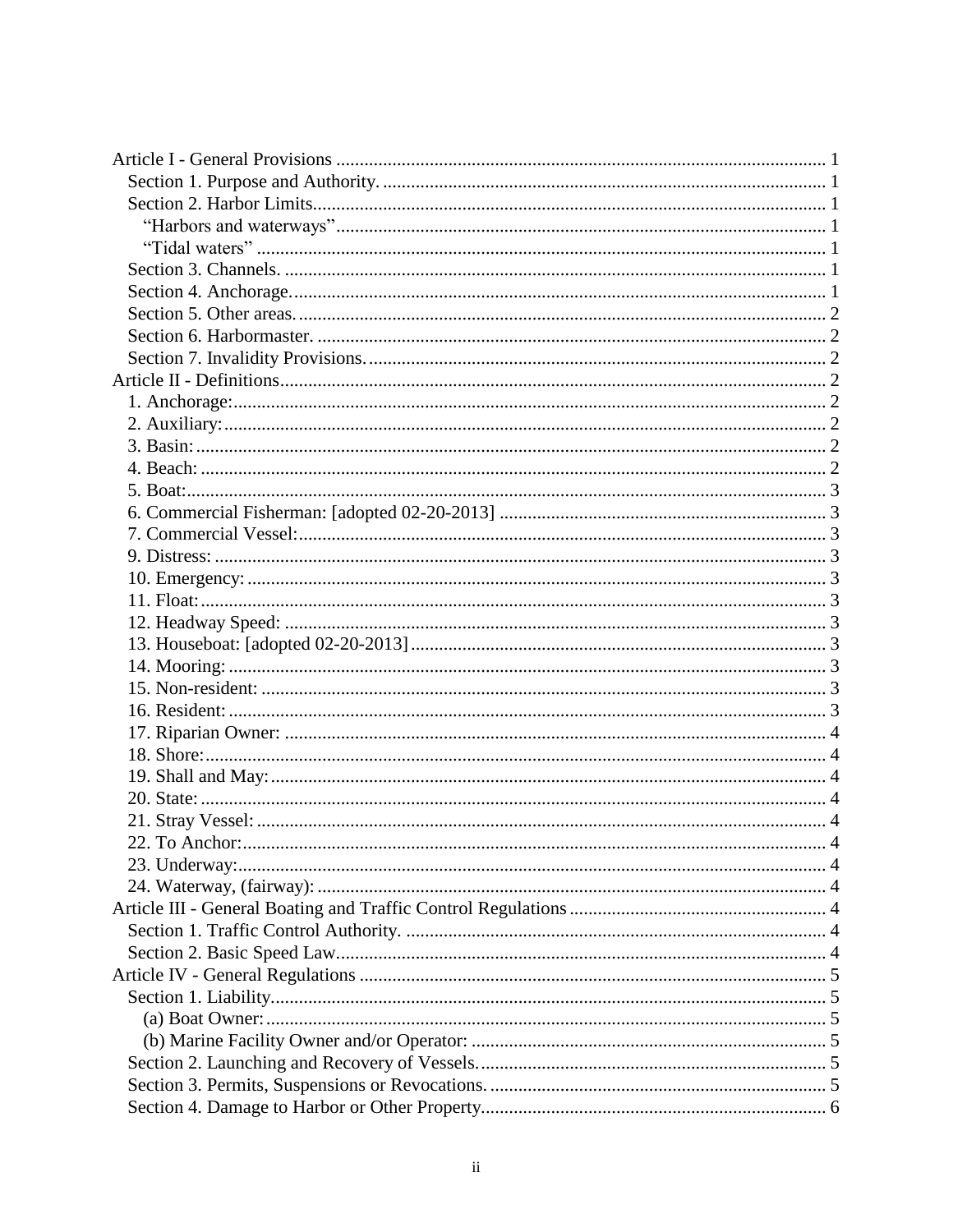| Article V - Regulations Concerning Anchoring, Mooring and Security of Vessels 7    |  |
|------------------------------------------------------------------------------------|--|
|                                                                                    |  |
|                                                                                    |  |
|                                                                                    |  |
|                                                                                    |  |
|                                                                                    |  |
|                                                                                    |  |
|                                                                                    |  |
|                                                                                    |  |
|                                                                                    |  |
| Section 8. Removal and Custody of Illegally Berthed or Abandoned Vessels 10        |  |
| Section 9. Obstruction of Fairways, Channels, Launch Ramps or Berthing Spaces, and |  |
|                                                                                    |  |
|                                                                                    |  |
|                                                                                    |  |
|                                                                                    |  |
|                                                                                    |  |
|                                                                                    |  |
|                                                                                    |  |
|                                                                                    |  |
|                                                                                    |  |
|                                                                                    |  |
|                                                                                    |  |
|                                                                                    |  |
|                                                                                    |  |
|                                                                                    |  |
|                                                                                    |  |
|                                                                                    |  |
|                                                                                    |  |
| Article X – Coastal Waters and Harbor Advisory Committee [Adopted 02-01-2012]  14  |  |
|                                                                                    |  |
|                                                                                    |  |
|                                                                                    |  |
|                                                                                    |  |
|                                                                                    |  |
|                                                                                    |  |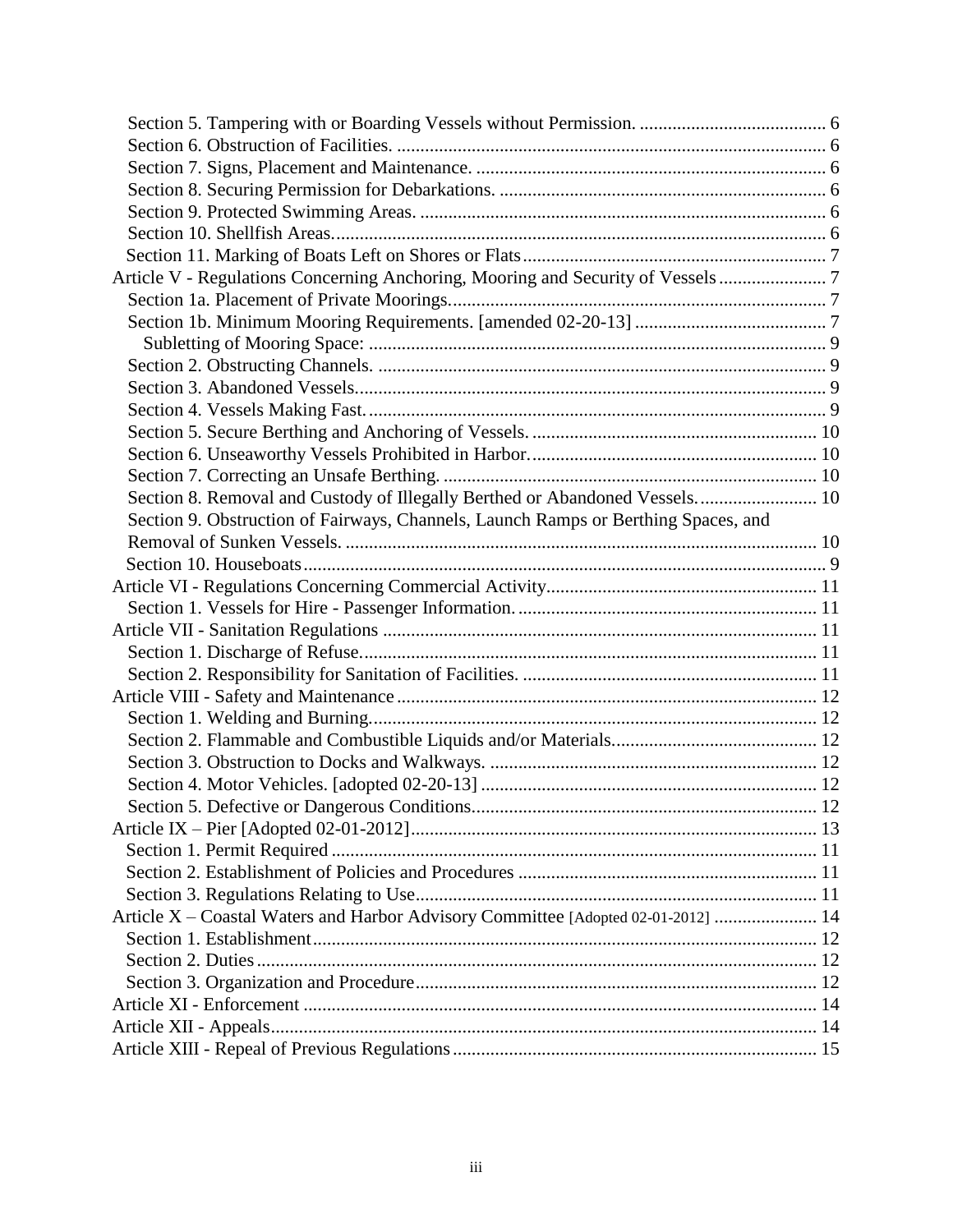#### **CHAPTER 1401 COASTAL WATERS AND HARBOR ORDINANCE FOR THE TOWN OF SCARBOROUGH, MAINE**

# <span id="page-3-0"></span>**Article I - General Provisions**

# <span id="page-3-1"></span>**Section 1. Purpose and Authority.**

This ordinance is to establish regulations for marine activities within the harbors, waterways and tidal waters of the Town of Scarborough, Maine in order to ensure safety to persons and property, to promote availability and use of a valuable public resource, and to create a fair and efficient framework for the administration of that resource. This ordinance shall be subordinate to existing Federal and State Laws governing the same matters and is not intended to preempt other valid laws.

This Ordinance is enacted pursuant to the authority granted by Subchapter I of Chapter 1 of Title 38 of the Maine Revised Statutes, by 30-A M.R.S.A. §3001 and by Article VIII, Part 2, Section 1 of the Maine Constitution.

#### <span id="page-3-2"></span>**Section 2. Harbor Limits.**

#### <span id="page-3-3"></span>**"Harbors and waterways"**

Shall include the entire navigable portion of the Spurwink River, Libby River, Nonesuch River, Scarborough River, and Dunstan River located within the Town of Scarborough.

#### <span id="page-3-4"></span>**"Tidal waters"**

Shall include all waters which ebb and flow between high tide and mean low water within the harbors and waterways of the Town of Scarborough.

For the purpose of this ordinance, high tide shall be considered as an elevation of 8.8 feet above mean low water. This is based upon the mean tidal range of 8.8 feet as established by the U.S. Corps of Army Engineers. The high tide limit shall be any point along the shore at an elevation of 8.8 feet above mean low water.

For the purpose of this ordinance, "Harbor" shall include waterways.

# <span id="page-3-5"></span>**Section 3. Channels.**

The entrance channel shall be determined and marked annually by the United States Coast Guard and/or the Harbormaster. The approximate location of the channel is as follows: 200 feet wide beginning at the entrance buoy (Can #1) and shall extend to a point between the jetty and Ferry Rock where it narrows to 50 feet and then continues to the anchorage of the Public Landing. The entire channel extends some 2400 feet from the entrance buoy to the anchorage. [amended 04/04/2007]

Other channels may be established by the Corps of Engineers and/or the Town of Scarborough from time to time.

# <span id="page-3-6"></span>**Section 4. Anchorage.**

The anchorage shall include all harbors and waterways, as defined in Section 2, located outside channels as defined in Section 3. The approximate location of the anchorage is as follows: an irregularly shaped polygon of approximately 14 1/2 acres located at the terminus of the entrance channel off the public landing.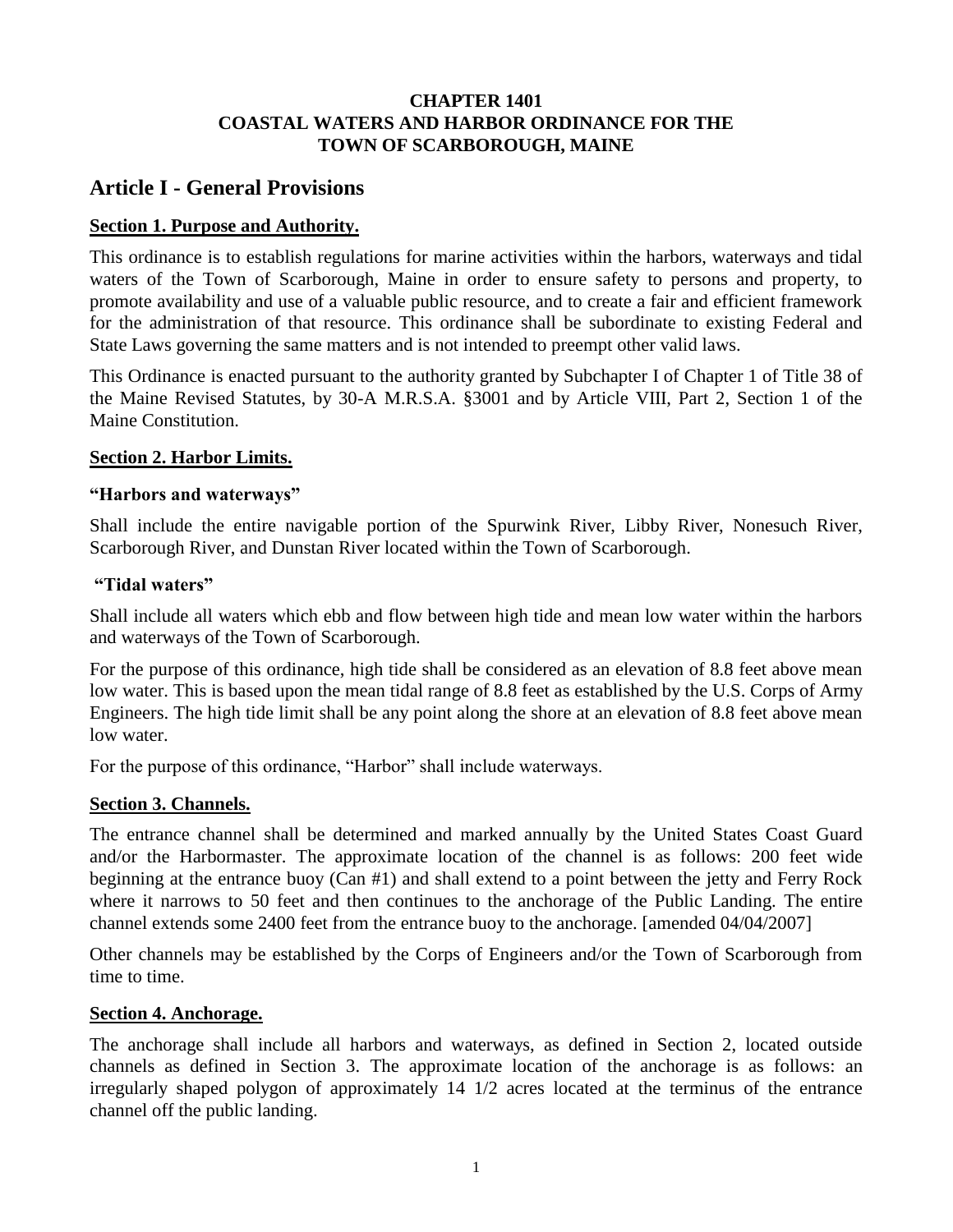Other anchorages may be established by the Corps of Engineers and/or the Town of Scarborough from time to time.

## <span id="page-4-0"></span>**Section 5. Other areas.**

The Town of Scarborough may from time to time include other tidal areas under this ordinance as necessary to promote and regulate this public resource.

#### <span id="page-4-1"></span>**Section 6. Harbormaster.**

The Harbormaster shall be appointed annually by the Town Manager for a term of twelve months commencing on January 3, 1994. Certain duties and responsibilities of this office are prescribed by Title 38, M.R.S.A. The Harbormaster has the additional duty to administer and enforce the provisions of this ordinance with the authority granted by law and through her/his appointment as harbor master. [amended 11/01/17]

An Assistant Harbormaster may be appointed annually by the Town Manager for the same term as the Harbormaster.

The compensation for the Harbormaster and the Assistant Harbormaster shall be established by the Town Council.

In addition to the duties prescribed under Title 38 M.R.S.A., the Harbormaster and the Assistant Harbormaster shall be the overseers of the Town's waterfront facilities such as moorings, floats, docks, ramps and channels. They shall make recommendations to the Town Council for maintenance and improvements to all town-owned waterfront facilities. They shall have full authority to enforce all harbor regulations affecting the waterfront to the fullest extent permitted by law.

#### <span id="page-4-2"></span>**Section 7. Invalidity Provisions.**

If any provisions of this ordinance are held invalid or inoperative, the remainder shall continue in full force and effect as though such invalid or inoperative provisions had not been made.

# <span id="page-4-3"></span>**Article II - Definitions**

# <span id="page-4-4"></span>**1. Anchorage:**

Shall mean an area of the harbor set aside for permanent moorings or for the temporary anchoring of boats and vessels. See Article I, Section 4.

# <span id="page-4-5"></span>**2. Auxiliary:**

Shall mean any vessel having both sails and either an inboard or outboard motor and which may be propelled by its sails or its motor, or both.

#### <span id="page-4-6"></span>**3. Basin:**

Shall mean a naturally or artificially enclosed or nearly enclosed body of water where small craft may lie.

#### <span id="page-4-7"></span>**4. Beach:**

Shall mean a public or private beach area bordering the waters of Scarborough harbor.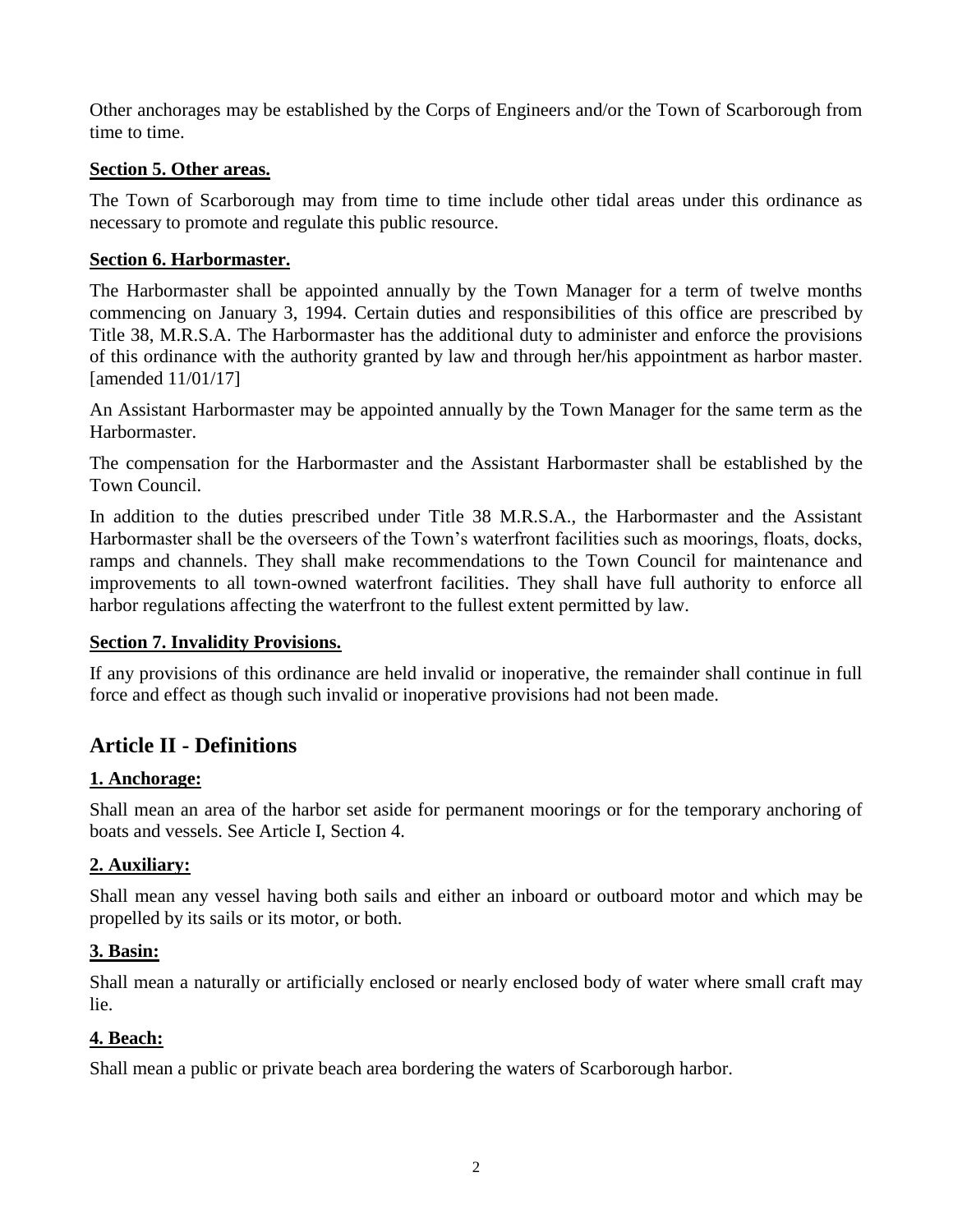# <span id="page-5-0"></span>**5. Boat:**

Shall mean any floating objects or vessel designed for self-propelled navigation on the water.

# <span id="page-5-1"></span>**6. Commercial Fisherman:** [adopted 02-20-2013]

A commercial fisherman who derives more than 50% of his/her annual income from lobstering, fishing or clamming, or any other marine fishery and who has legally obtained all necessary permits, licenses and approvals. At the Town of Scarborough's request, an individual must present proof of income prior to being considered a commercial fisherman.

# <span id="page-5-2"></span>**7. Commercial Vessel:**

Shall mean any vessel used or engaged for any type of commercial venture, including but not limited to fishing or the carrying of cargo and/or passengers for hire.

# **8. Committee:**

Shall mean the Coastal Waters and Harbor Advisory Committee.

# <span id="page-5-3"></span>**9. Distress:**

Shall mean a state of disability or a present or obviously imminent danger which is unduly prolonged could endanger life or property.

# <span id="page-5-4"></span>**10. Emergency:**

Shall mean a state of imminent or proximate danger to life or property in which time is of the essence.

# <span id="page-5-5"></span>**11. Float:**

Shall mean any floating structure normally used as a point of transfer for passengers and goods and/or for mooring purposes.

# <span id="page-5-6"></span>**12. Headway Speed:**

Shall mean the minimum speed necessary to maintain steerage and control of the watercraft while the watercraft is moving.

# <span id="page-5-7"></span>**13. Houseboat:** [adopted 02-20-2013]

A raft, hull, barge or vessel, designed primarily to be used as living quarters, and providing living, sleeping, cooking and sanitary facilities, whether temporarily or permanently.

# <span id="page-5-8"></span>**14. Mooring:**

Shall mean any appliance used by a craft for anchoring purposes and which appliance is not carried aboard such craft when underway as regular equipment.

# <span id="page-5-9"></span>**15. Non-resident:**

Shall mean any person who is not a resident.

# <span id="page-5-10"></span>**16. Resident:**

Shall mean a person who has been domiciled in the Town of Scarborough for at least three months prior to the time his or her claim of residence is made.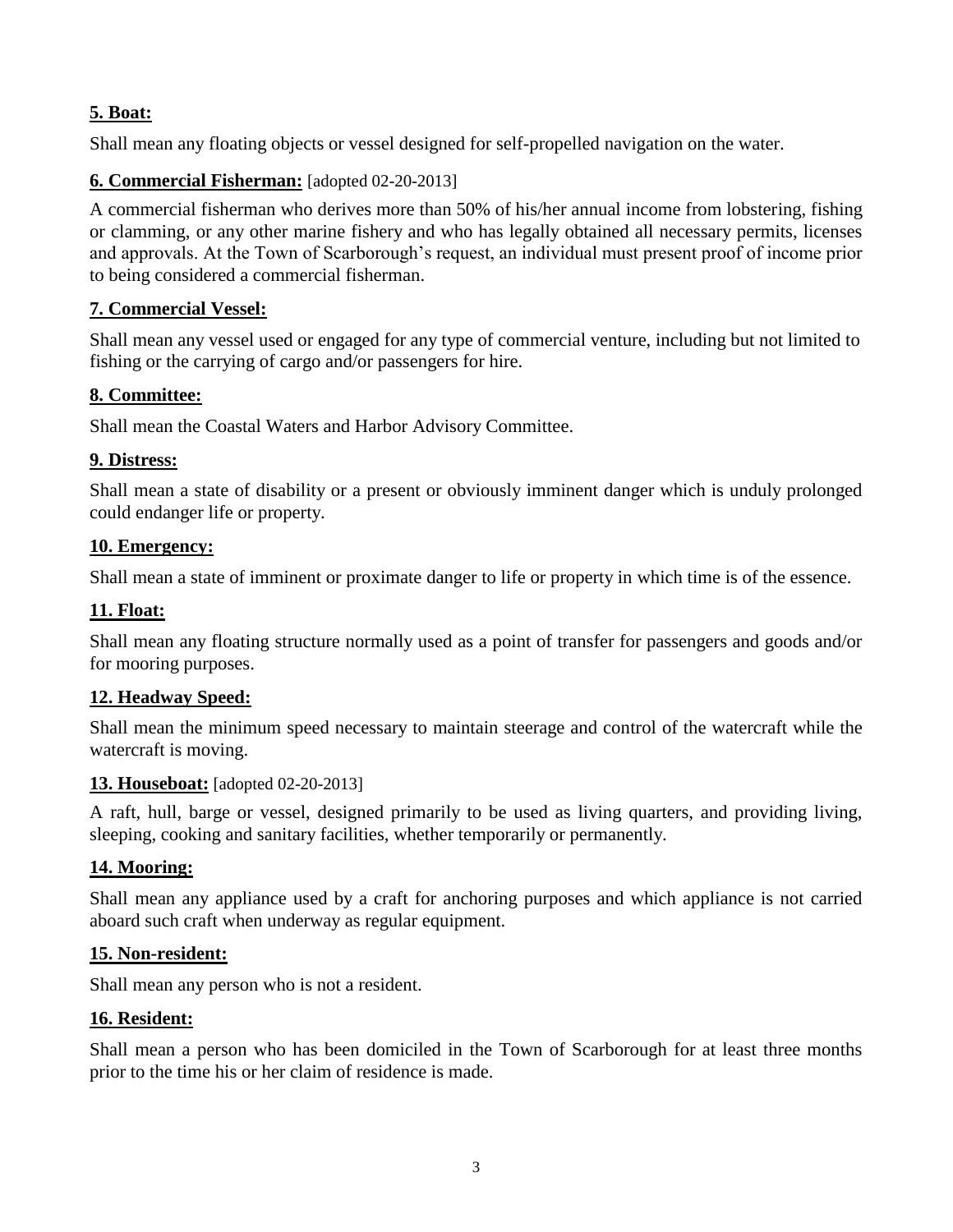# <span id="page-6-0"></span>**17. Riparian Owner:**

Shall mean an owner of a parcel of land located in the Town of Scarborough which borders upon the harbor as described in Article I, Section 2.

# <span id="page-6-1"></span>**18. Shore:**

Shall mean that part of the land in immediate contact with a board of water, including the area between the high and low water lines.

# <span id="page-6-2"></span>**19. Shall and May:**

"Shall" is mandatory, "May" is permissive.

# <span id="page-6-3"></span>**20. State:**

Shall mean the State of Maine.

# <span id="page-6-4"></span>**21. Stray Vessel:**

Shall mean (1) an abandoned vessel; (2) a vessel the owner of which is unknown; or (3) a vessel underway without a competent person in command.

# <span id="page-6-5"></span>**22. To Anchor:**

Shall mean to secure a vessel to the bottom within a body of water by dropping an anchor or anchors or other ground tackle.

# <span id="page-6-6"></span>**23. Underway:**

Shall mean the condition of a vessel not at anchor; without moorings; and not made fast to the shore nor aground.

# <span id="page-6-7"></span>**24. Waterway, (fairway):**

Shall mean any water area providing access from one place to another, principally a water area providing a regular route for water traffic.

# <span id="page-6-8"></span>**Article III - General Boating and Traffic Control Regulations**

# <span id="page-6-9"></span>**Section 1. Traffic Control Authority.**

The Harbormaster shall have the authority to control water-borne traffic in any portion of the waters of a harbor or maritime facility under her/his jurisdiction by use of authorized State regulatory markers, signal, orders or directions any time preceding, during and after any race, regatta, parade or other special event held in any portion of the waters of a harbor or maritime facility or at any time when the Harbormaster deems it necessary in the interest of safety of persons and vessels or other property, and it shall be unlawful for any person to willfully fail or refuse to comply with any authorized State regulatory marker utilized by the Harbormaster, or with any signal, orders of direction of the Harbormaster. [amended 11/01/17]

# <span id="page-6-10"></span>**Section 2. Basic Speed Law.**

The operation of any vessel within the Anchorage Area in excess of headway speed, shall constitute a violation of this Ordinance; however, the Harbormaster may grant special written permission to exceed headway speed in connection with water sports and regattas in specific areas designated by the Harbormaster.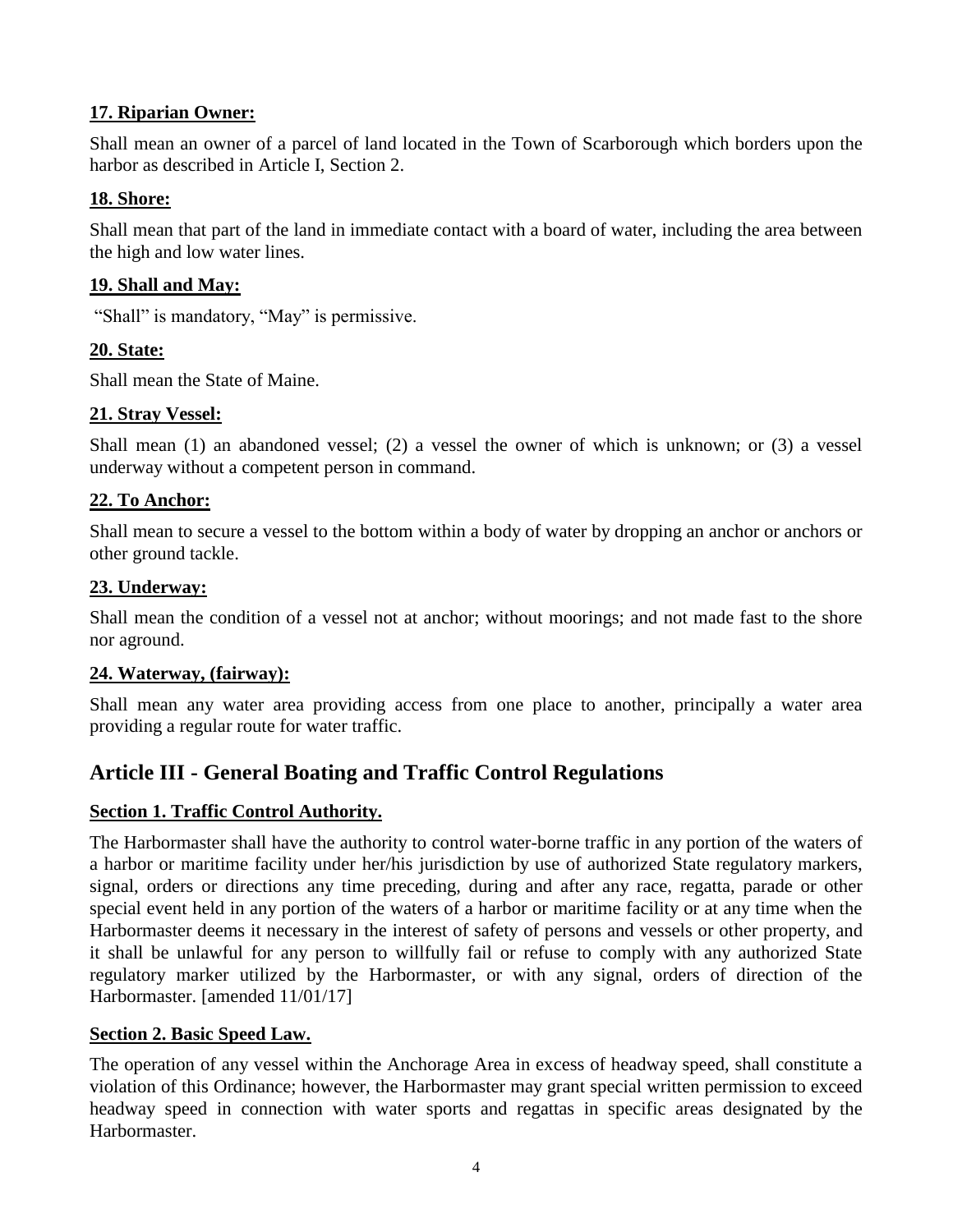# <span id="page-7-0"></span>**Article IV - General Regulations**

## <span id="page-7-2"></span><span id="page-7-1"></span>**Section 1. Liability.**

#### **(a) Boat Owner:**

Any person using the facilities within the limits of a harbor or maritime facility shall assume all risk of damage or loss to her/his property and the Town of Scarborough assumes no risk on account of fire, theft, Act of God, or damages of any kind to vessels within the harbor or maritime facility. [amended 11/01/17]

#### <span id="page-7-3"></span>**(b) Marine Facility Owner and/or Operator:**

It shall be the responsibility of the owner, licensee, lessee, or operator of any marina, anchorage, repair yard, or other marine facility, located within the harbor, waterway or other maritime facility, to maintain the physical improvements under her/his jurisdiction in a safe, clean, and visually attractive condition at all times, to provide adequate security and fire prevention measures and appropriate fire fighting equipment as may be directed by the Town Manager. Failure to initiate activity within 30 days of receipt of written notice from the Town Manager to correct unsafe or otherwise unsatisfactory conditions and to pursue same to completion to the satisfaction of the Town Manager shall be a violation of this section. [amended 11/01/17]

#### <span id="page-7-4"></span>**Section 2. Launching and Recovery of Vessels.**

**(a)** None other than the driver may occupy a motor vehicle while it is present upon the area known as a launching ramp located within the Town of Scarborough. It is recommended [2/22/94] all motor vehicles using said ramp should securely block at least one wheel of the said motor vehicle while it is standing upon said ramp.

**(b)** No person shall use a boat launching facility owned or operated by the Town of Scarborough without first obtaining an annual boat launching permit or a one-day boat launching permit from the Town. Annual permits shall be valid from April  $1<sup>st</sup>$  of the year of issuance until March  $31<sup>st</sup>$  of the following year, and one-day permits shall be valid for the calendar day specified on the permit. Fees for the boat launching permits shall be as specified in the Schedule of License, Permit and Application Fees established by the Town Council. [amended 05/07/03]

#### <span id="page-7-5"></span>**Section 3. Permits, Suspensions or Revocations.**

**(a)** Mooring permits granted under Article V of this Ordinance shall be valid from April 1 of the year of issuance to March 31 of the following year. Other permits granted by the Harbormaster shall be valid for the period of time specified on the permit. The fees shall be as specified in the *Schedule of License, Permit and Application Fees* established by the Town Council.

**(b)** If the Harbormaster finds that a holder of a permit under this Ordinance has violated any of the provisions of this ordinance, the Harbormaster may suspend or revoke the permit. The Harbormaster shall notify the permit holder of the suspension or revocation in writing. The suspension or revocation shall take effect as soon as the Harbormaster (1) delivers the notice in person to the permit holder, (2) posts a copy of the notice on the permit holder's vessel or (3) mails a copy of the notice to the permit holder at the most recent address which the permit holder has provided to the Harbormaster. The permit holder may appeal a suspension or revocation under this paragraph as provided in Article X of this Ordinance.

**(c)** If the Harbormaster finds that a mooring has not been used for at least thirty days between April 1 and October 1 of the year in which the permit was issued or if the Harbormaster finds that the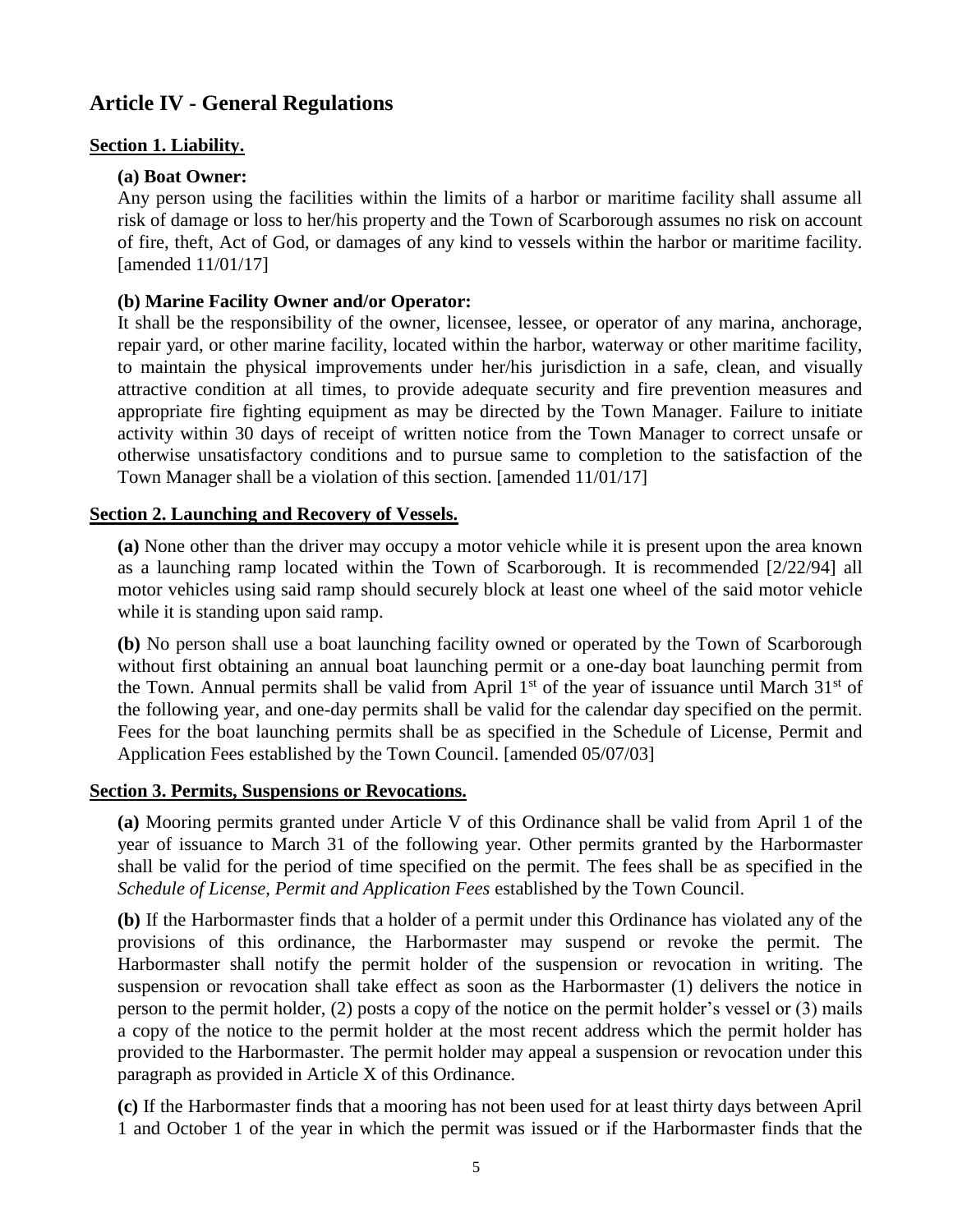holder of the permit no longer owns the vessel specified in the mooring permit application, the Harbormaster shall give notice to the permit holder of the Harbormaster's intent to revoke the permit. Notice shall be given and shall take effect as specified in paragraph (b) above. Unless, within fifteen days of the effective date of such notice, the permit holder demonstrates extenuating circumstances to the Harbormaster, the Harbormaster shall revoke the permit using the procedure set forth in paragraph (b) above. "Extenuating circumstances" means circumstances which make it impossible or impractical to have a boat in the water during the boating season, such as, but not limited to loss or destruction of the vessel, mechanical breakdowns or unexpected repairs, and death or serious illness of the permit holder. Decisions of the Harbormaster under this paragraph (c) may be appealed as provided in Article X of this Ordinance.

**(d)** A person whose permit is revoked under paragraph (b) or (c) above shall be treated as a new applicant for purposes of placement on any waiting list in the next permit year.

# <span id="page-8-0"></span>**Section 4. Damage to Harbor or Other Property.**

It shall be unlawful to willfully or carelessly destroy, damage, disturb or interfere with any public or private property in the Harbor area.

#### <span id="page-8-1"></span>**Section 5. Tampering with or Boarding Vessels without Permission.**

It shall be a violation of this Ordinance for any person willfully to board, break in, enter, damage, move or tamper with any vessel or part thereof, located within the harbor unless authorized by the rightful owner of such vessel.

#### <span id="page-8-2"></span>**Section 6. Obstruction of Facilities.**

It shall be a violation of this Ordinance for any person willfully to prevent any other person from the use and enjoyment of the harbor facilities.

#### <span id="page-8-3"></span>**Section 7. Signs, Placement and Maintenance.**

The Town of Scarborough may place and maintain, or cause to be placed and maintained, either on land or water, such signs, notices, signal buoys or control devises as the Harbormaster deems necessary to carry out the provisions of this Ordinance, or to secure public safety and the orderly and efficient use of the harbor or maritime facility.

#### <span id="page-8-4"></span>**Section 8. Securing Permission for Debarkations.**

It shall be a violation of this Ordinance to disembark passengers or discharge cargo from a commercial vessel onto any public or privately owned float, pier or wharf within the harbor, without the consent of the owner thereof or of the Harbormaster, as the case may be, except at piers and wharfs expressly designed for such purposes.

#### <span id="page-8-5"></span>**Section 9. Protected Swimming Areas.**

It shall be a violation of this Ordinance to operate or navigate any vessel within a designated swimming area. The Town of Scarborough may identify swimming areas by signs, buoys, or other means.

#### <span id="page-8-6"></span>**Section 10. Shellfish Areas.**

Shellfish regulations are contained in the Town of Scarborough's Shellfish Conservation Ordinance.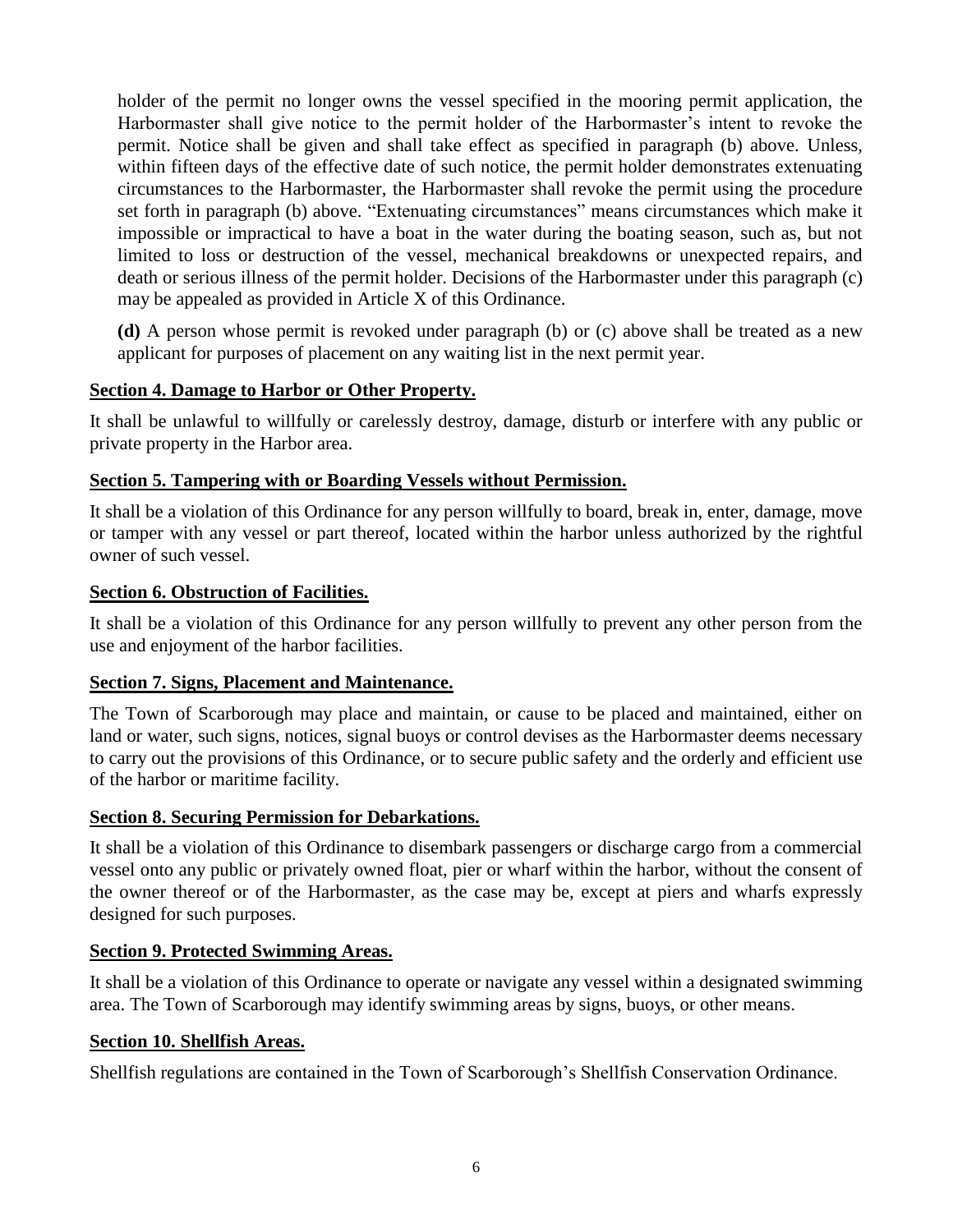# **Section 11. Marking of Boats Left on Shores or Flats.** [adopted 02-18-09][amended 02-20-13]

Any boat that is left on the shores or flats of the Town of Scarborough must have owner information attached to the inside of its stern. If the owner is a mooring holder, the boat must also have the mooring number attached as well. Skiffs in violation of this section will be impounded and stored at the owner's expense.

# <span id="page-9-0"></span>**Article V - Regulations Concerning Anchoring, Mooring and Security of Vessels**

# <span id="page-9-1"></span>**Section 1a. Placement of Private Moorings.**

It shall be a violation of this Ordinance to place any mooring in the harbor without a permit from the Harbormaster issued in accordance with 38 M.R.S.A. Sections 3, 7-A and 8. Proof of boat registration and insurance, in the same name as the mooring applicant, must be shown prior to a mooring permit being issued. No more than two (2) moorings will be issued to the same household. No more than three (3) moorings will be issued to the same commercial entity. A person whose application for a mooring permit is denied may appeal as provided in Article X of this Ordinance There shall be no appeal from the issuance of a permit. [Amended 12-19-18]

The sale of a recreational boat does not included the sale of the mooring locations. The mooring permit holder must notify the Harbormaster immediately upon the sale of their boat. Commercial moorings may be transferrable with the approval of the Harbormaster.

# <span id="page-9-2"></span>**Section 1b. Minimum Mooring Requirements.** [amended 02-20-13][Amended 12-19-18]

All mooring gear shall be inspected and/or serviced by a mooring service company, or by the owner with Harbor Master approval, at least once bi-annually to determine the condition of gear and to ensure compliance with minimum standards set forth by this ordinance.

All mooring owners or mooring service companies shall notify the Harbormaster's office in writing of all inspections and service completed to mooring gear.

*The Town of Scarborough recommends a 2.5 to 1 ratio for permanent moorings with the following minimum specifications:*

Mushroom, Granite Block, or Pyramid (of ample size/weight) - see chart below

| <b>Heavy Chain</b>                                   | 1.0 times maximum water depth plus one foot    |
|------------------------------------------------------|------------------------------------------------|
| <b>Light chain or Nylon line</b> (not floating line) | 1.0 times maximum water depth                  |
| <b>Pennant</b>                                       | 1.5 times the distance from chock to waterline |

# **Buoy (white poly ball preferred)**

Must have assigned number and blue band painted 3" (or larger) on buoy

Total scope = Heavy chain + light chain and/or nylon line + Pennant

Example: 25 ft. cruiser; 20 ft. maximum water depth; Distance from chock to waterline  $=$  3 ft.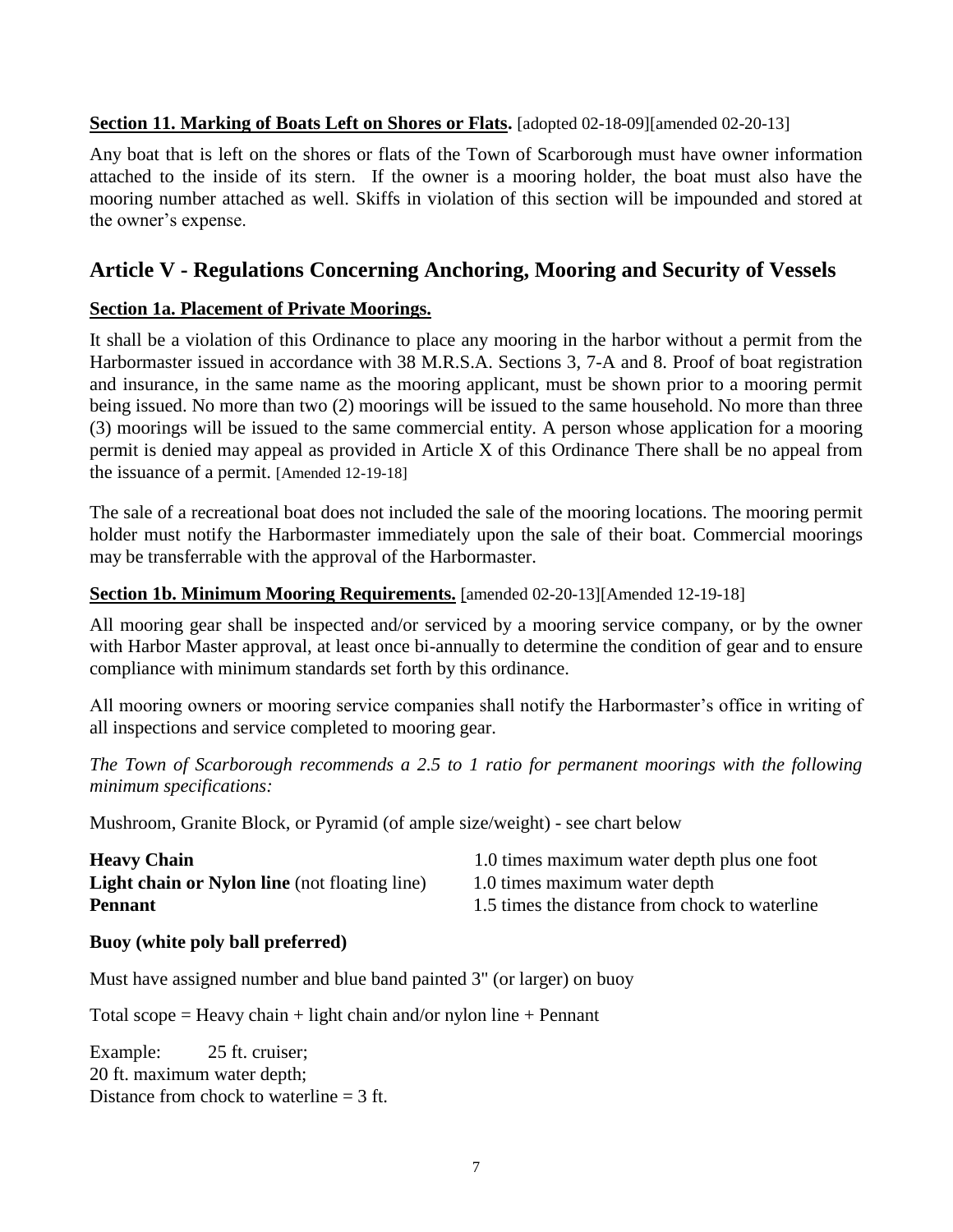Requires:  $1.05 \times 20 = 30$  ft. of heavy chain plus one foot  $1.0 \times 20 = 20$  ft. of light chain or equivalent nylon line  $1.5 \times 3 = 4.5$  ft. pennant

The following chart contains the minimum requirements for seasonal moorings in sheltered waters. Vessels moored year-round and/or in open areas should upgrade 1-3 steps.

| <b>Boat</b>       | <b>Boat Weight</b> | <b>Mushroom</b> | <b>Block</b> | <b>Chain Size</b> | <b>Chain Size</b> |
|-------------------|--------------------|-----------------|--------------|-------------------|-------------------|
| Length            |                    | Weight          | Weight       | (Bottom)          | (Top)             |
| 22'               | 1.500 lbs          | $75$ lbs        | 300 lbs      | $1/2$ "           | 3/8"              |
| $26^{\circ}$      | 5,000 lbs          | $150$ lbs       | 500 lbs      | $3/8$ "           | 3/8"              |
| $30^{\circ}$      | 8,000 lbs          | 200 lbs         | 1,000 lbs    | 5/8"              | 3/8"              |
| 35'               | $12,000$ lbs       | $250$ lbs       | 2,000 lbs    | 3/4"              | $1/2$ "           |
| $40^{\circ}$      |                    | 500 lbs         | $3,000$ lbs  | 3/4"              | $1/2$ "           |
| $50^{\circ}$ over | Reviewed on an     |                 |              |                   |                   |
|                   | individual Basis.  |                 |              |                   |                   |

For the safety of his/her boat and that of adjacent boats, mooring permit holders are responsible for having their mooring set and making any required adjustments or repairs.

Boats must have been moored by July 1 of the permitted year or the mooring permit shall be revoked subject to the Harbormaster's discretion. The denied applicant may appeal the Harbormaster's decision to the Coastal Waters and Harbor Committee.



The Harbormaster may permit variations from these specifications, if in his or her judgment, the proposed mooring has holding power equivalent to that which would be provided by a mooring meeting these specifications.

All moorings that are to be placed up river from the day marker in Scarborough must be built using granite block only and cannot be any higher than 24 inches in overall height.

Marker Buoys to show at all tides. All chains to be at least one foot above high water mark. All moorings to be inspected every two years - no later than July 1st.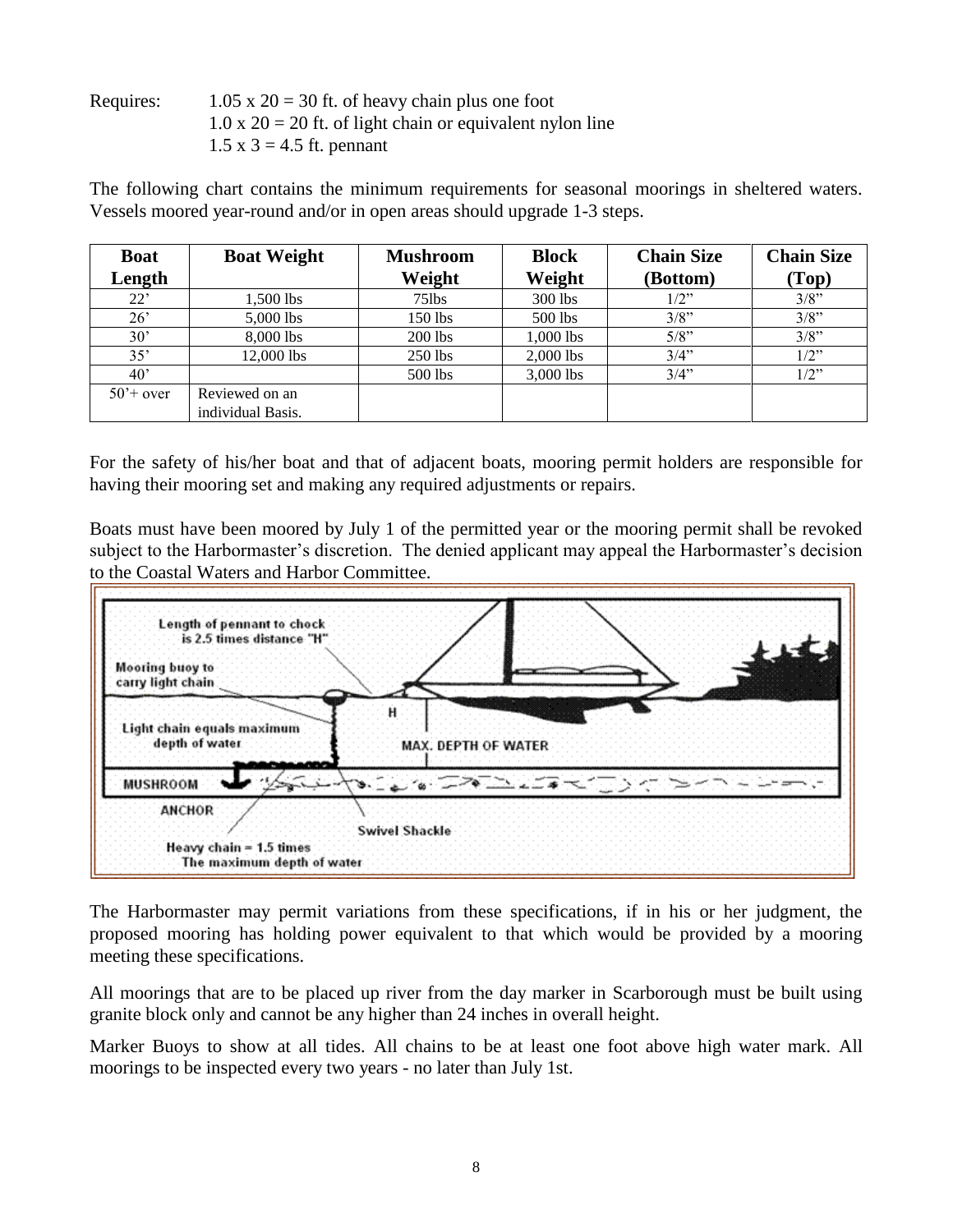The Harbormaster shall maintain a plot plan of the anchorage area indicating locations of moorings, size of boats, and areas to be used as waterways. A copy of this map will be kept on file at the Town Office.

# <span id="page-11-0"></span>**Subletting of Mooring Space:**

The owner of any vessel having mooring space shall not sublet said mooring or mooring space to another user or boat owner; however another boat owner may use the mooring, provided the original owner pays the fee or fees and has requested permission from the Harbormaster to moor such vessel through a completed notice of intent form that can be found on the Town of Scarborough website, scarborougmaine.org.

# **Section 1c. Creation and Maintenance of a Mooring Waitlist**

Two mooring waitlists shall be maintained by the Town Clerk and available for inspection in the Town Clerk's office. The first shall be for commercial applicants and the second for recreational applicants. Commercial applicants will be verified by the Harbormaster and shall provide proof of a commercial State license or a Federal permit. Commercial applicants will, if requested by the Harbormaster, provide proof of commercial waterfront activity equaling 20% of their annual household income. Applicants seeking a mooring shall be placed on the waitlist in order of date and time of application. No one household shall be allowed to hold more than two (2) spots on the waitlist at any one time. When a mooring becomes available the Town Clerk will first consult the commercial waitlist which will be given priority. If the next name on either waitlist is unable to accept the mooring they may request to stay on their respective waitlist until the next mooring becomes available. If, at the time of the second mooring becoming available, the applicant again is unable to accept the mooring their name shall be removed from the waitlist and the applicant would need to reapply if they wished to again be listed. If an applicant on the waitlist has died their spot may be reassigned to a legal heir providing the Town of Scarborough has been notified within six (6) months of the applicant's death. [adopted 12-19-18]

# <span id="page-11-1"></span>**Section 2. Obstructing Channels.**

It shall be a violation of the ordinance to knowingly or willfully obstruct the free use of any channel or waterway within the harbor or to fail to report to the Harbormaster any collision between vessels or other accident or incident causing damage to persons or property.

# <span id="page-11-2"></span>**Section 3. Abandoned Vessels.**

When, in the opinion of the Harbormaster, a vessel has been abandoned in the harbor, he/she may take custody and control of such vessel and remove it, store it or otherwise dispose of it, all at the expense and sole risk of the vessel owner. Reasonable notice of such disposal shall be publicly given. The vessel owner may appeal the action of the Harbormaster under this Section 3 as provided in Article X of this Ordinance. [amended 11/01/17]

# <span id="page-11-3"></span>**Section 4. Vessels Making Fast.**

No person shall make fast or secure a vessel to any mooring already occupied by another vessel, or to a vessel already moored except a rowboat, dinghy or yacht tender regularly used by such a larger vessel. If tied within a slip, such rowboat, dinghy, or tender shall not extend into the fairway beyond the larger vessel if such larger vessel is also occupying the slip, or otherwise beyond the slip itself.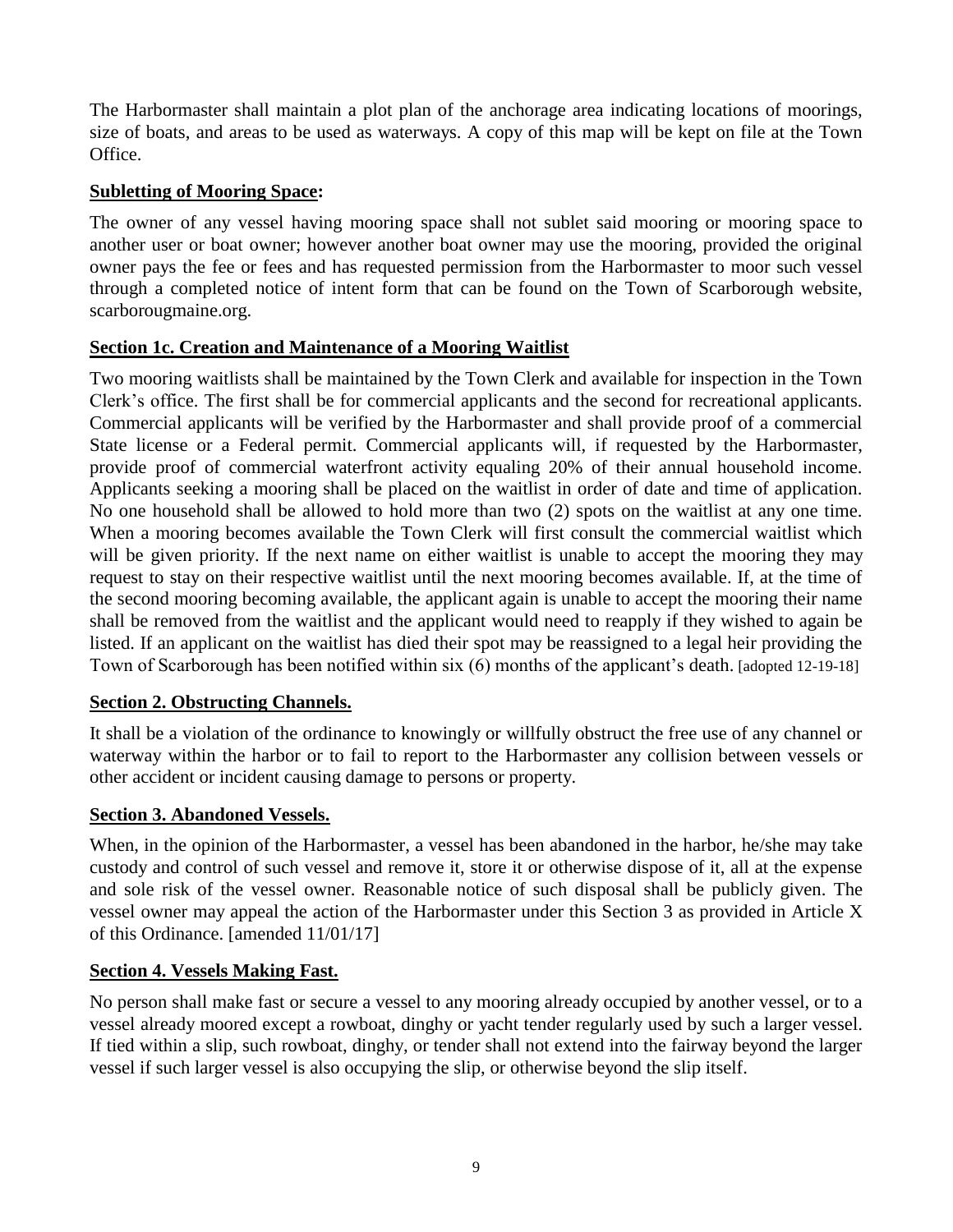# <span id="page-12-0"></span>**Section 5. Secure Berthing and Anchoring of Vessels.**

The owner of any vessel moored or anchored within Scarborough Harbor or maritime facility shall be responsible for causing such vessel to be tied and secured or anchored with proper care and equipment and in such manner as may be required to prevent breakaway and resulting damage, and shall thereafter provide for periodic inspection maintenance, replacement and adjustment of anchor, mooring or tie lines at reasonable intervals.

#### <span id="page-12-1"></span>**Section 6. Unseaworthy Vessels Prohibited in Harbor.**

A person shall not moor or permit to be moored in any harbor a vessel of any kind whatsoever which is unseaworthy or in a badly deteriorated condition or which is likely to sink or to damage docks, wharves, floats or other vessels or which may become a menace to navigation, except in cases of emergency.

#### <span id="page-12-2"></span>**Section 7. Correcting an Unsafe Berthing.**

If any vessel shall be found in the judgment of the Harbormaster to be anchored or moored within any harbor or maritime facility in an unsafe or dangerous manner, or in such a way as to create a hazard to other vessels or to persons or property, the Harbormaster shall order and direct necessary measures to eliminate such unsafe or dangerous condition. Primary responsibility for compliance with such orders and directions shall rest with the owner of the improperly anchored or moored vessel or her/his authorized agent; in the absence of such owner or agent, said responsibility shall rest with the authorized operator of the facility at which the vessel is anchored or moored. In an emergency situation and in absence of any such responsible person, the Harbormaster shall forthwith board such vessel and cause the improper situation to be corrected, and the owner of the vessel shall be liable for any costs incurred by the Town of Scarborough in effecting such correction. The responsible person under this Section 7 may appeal the action of the Harbormaster as provided in Article X of this Ordinance. [amended 11/01/17]

#### <span id="page-12-3"></span>**Section 8. Removal and Custody of Illegally Berthed or Abandoned Vessels.**

In any unattended vessel shall be found to be anchored or moored illegally within a harbor or maritime facility, or if the Harbormaster has reasonable grounds to believe that a vessel has been abandoned within a Scarborough Harbor or maritime facility, the Harbormaster may assume custody of such vessel and cause it to be removed and held or placed in storage. The Town of Scarborough or its officials shall not be held liable for any damage to such vessel or liable to its owners before or after assuming custody. Vessels so taken into custody shall be released to the owner by the Town Manager only after satisfactory proof of ownership has been presented and full reimbursement made to the Town for all costs incident to recovery, movement and storage. The vessel owner may appeal the action of the Harbormaster under this Section 8 as provided in Article X of this Ordinance.

# <span id="page-12-4"></span>**Section 9. Obstruction of Fairways, Channels, Launch Ramps or Berthing Spaces, and Removal of Sunken Vessels.**

**(a)** It shall be unlawful to tie up or anchor a vessel in Scarborough Harbor or maritime facility in such a manner as to obstruct the fairways, launch ramps or channels or to prevent or carelessly sink or allow to be sunk any vessel in any channel, fairway, berthing space; or to float loose timbers, debris, logs or piles in any channel, fairway, or berthing space in such a manner as to impede navigation or cause damage to vessels therein. Wrecked or sunken vessels within a harbor are subject to the published rules and regulations of the United States Coast Guard and any applicable State law, rules or regulations.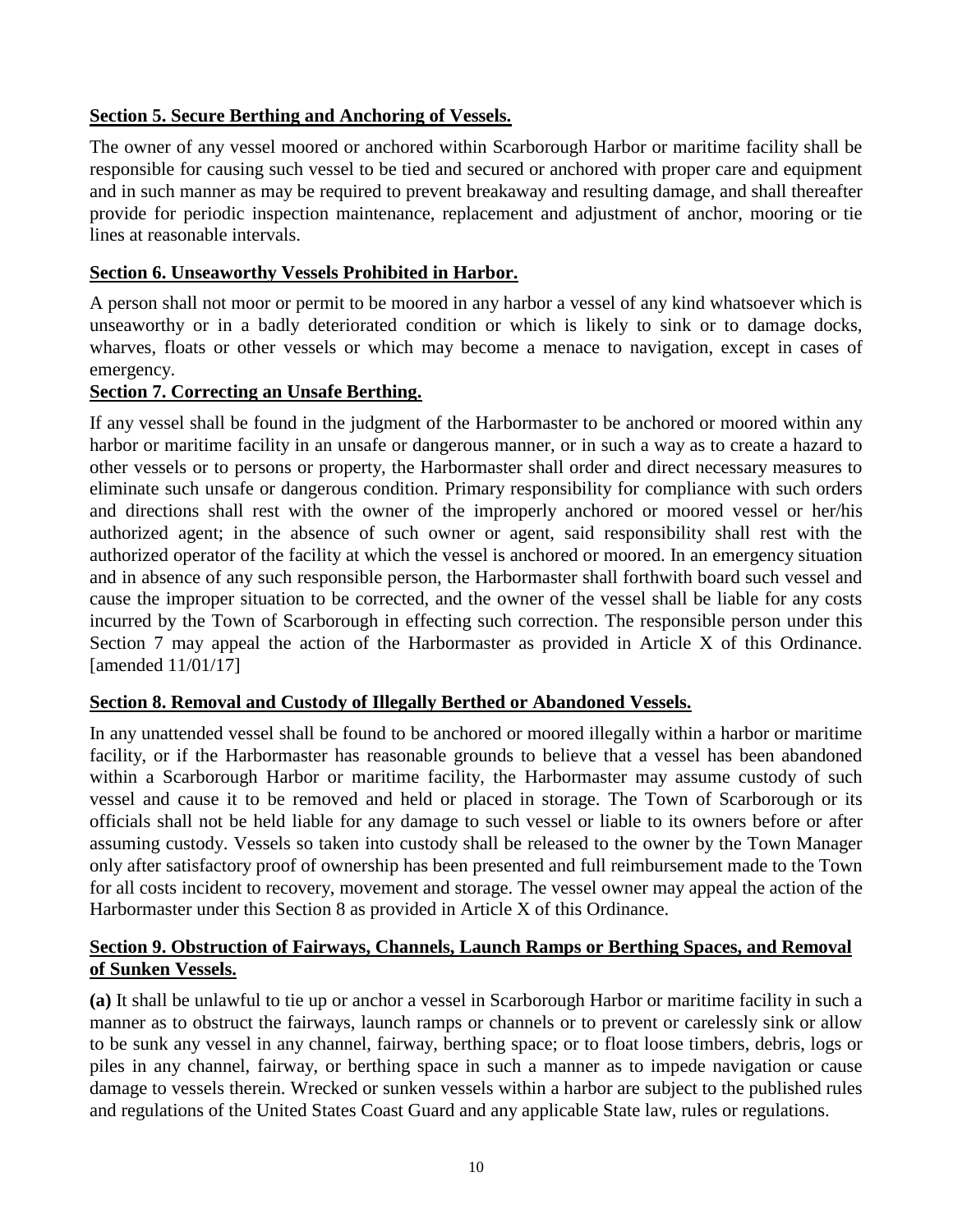**(b)** Whenever the navigation of any waters within a Scarborough Harbor or maritime facility, including anchorages and berths therein, shall be obstructed or endangered by any sunken vessel or other obstruction or danger has existed for a period of more than ten (10) days, the vessel or obstruction shall be subject to removal, sale or other disposition. The owner or owners of such vessel or other property causing said obstruction or danger shall be liable to the Town of Scarborough for all costs incident to said removal and disposition, and the Town of Scarborough, its employees, agents, and officers, shall not be liable for damages of any nature whatsoever arising out of or in any way connected with removal, sale or disposition of such vessel or other property. The vessel or property owner may appeal the action of the Harbormaster under this Section 9(b) as provided in Article X of this Ordinance.

# **Section 10. Houseboats.** [adopted 02-20-13]

Notwithstanding any other provision of this article to the contrary, houseboats are prohibited from mooring or anchoring in the anchorage except at marinas which provide the following:

(1) A permanent float, dock or slip from which the houseboat may be directly boarded from land;

- (2) Connection to a public water supply by means of an individual anti-backflow valve:
- (3) A sewer connection to a public sewage system;
- (4) A year-round, all weather supply of electricity;

(5) Parking as required by the codes and ordinances of the municipality where the marina is located; and

(6) Compliance with the applicable land use codes.

# <span id="page-13-0"></span>**Article VI - Regulations Concerning Commercial Activity**

#### <span id="page-13-1"></span>**Section 1. Vessels for Hire - Passenger Information.**

The owners, master or person in charge of or operating any vessel using Scarborough Harbor or maritime facility shall be required to furnish to the Harbormaster information regarding the number of passengers carried. Failure to provide such information to the Harbormaster on demand shall be a violation of this article.

# <span id="page-13-2"></span>**Article VII - Sanitation Regulations**

# <span id="page-13-3"></span>**Section 1. Discharge of Refuse.**

It shall be a violation of this Ordinance to discharge or permit the discharge into the waters of the harbor of any refuse or waste matter, petroleum or petroleum matter, paint, varnish or any other foreign matter, including dead animals, fish and bait.

#### <span id="page-13-4"></span>**Section 2. Responsibility for Sanitation of Facilities.**

The owner, lessee, agent, manager or person in charge of a facility or water area adjacent to or within Scarborough Harbor shall at all times maintain the premises under her/his charge in a clean, sanitary condition, free from malodorous materials and accumulations of garbage, refuse, debris and other waste materials. Should the Harbormaster find that any facility or water area is not so maintained, he/she shall in writing notify said owner, lessee, agent, manager or other person in charge of said facility or area to immediately commence and diligently prosecute to completion of the necessary correction of the unsanitary condition to the satisfaction of the Harbormaster. Failure to do so with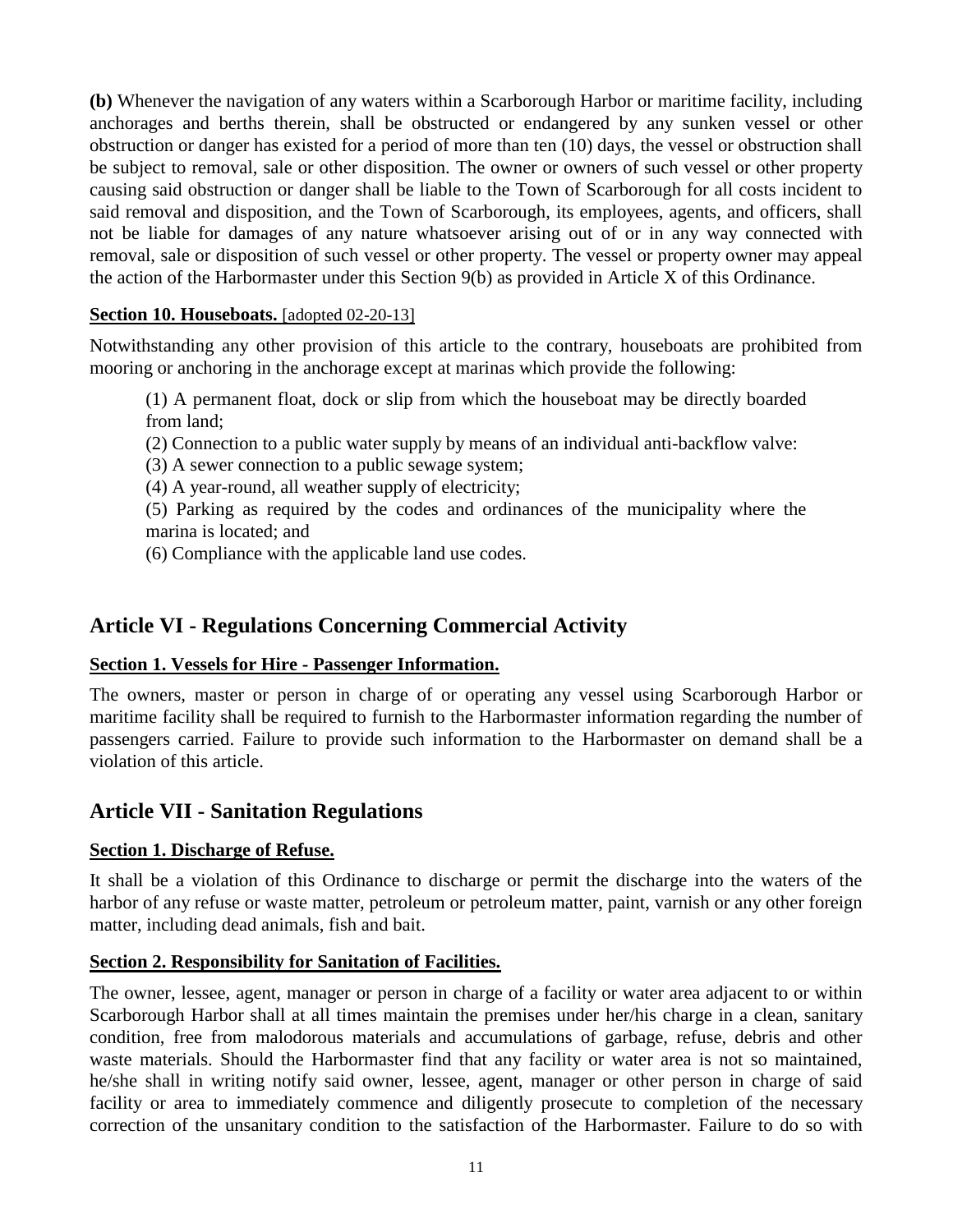reasonable dispatch shall be a violation of this Article, and the Harbormaster may then cause condition to be corrected and the cost of such correction shall be charged to said owner, lessee, agent, manager or person in charge. The owner, lessee, agent, manager or person in charge may appeal actions of the Harbormaster under this Section 2 as provided in Article X of this Ordinance. [amended 11/01/17]

# <span id="page-14-0"></span>**Article VIII - Safety and Maintenance**

# <span id="page-14-1"></span>**Section 1. Welding and Burning.**

Except at specially designated areas, open fires are prohibited within the harbor, except for stoves or fireplaces permanently installed on board and below decks on vessels or hibachis or barbecues [sic] used for cooking and/or heating purposes. Major repairs to vessels requiring welding or other open flame devices may be performed only upon special authorization by the Harbormaster and within the time period stipulated in such authorization. In the case of extreme emergencies notification is waived.

# <span id="page-14-2"></span>**Section 2. Flammable and Combustible Liquids and/or Materials.**

Within a Scarborough Harbor or Maritime facility no person shall sell, offer for sale, or deliver in bulk any class of flammable liquid or combustible material, nor dispense any flammable or combustible liquids into the fuel tanks of a vessel except when in compliance with all requirements of the N.F.P.A. Fire Code and any other laws or regulations applicable thereto.

# <span id="page-14-3"></span>**Section 3. Obstruction to Docks and Walkways.**

Obstructing docks and walkways within the harbor by mooring lines, water-hoses, electrical cables, boarding ladders, permanently fixed stairs or any other materials is strictly prohibited. Dinghies may not be left on the launch ramp, floats and piers, but may be stored only in areas designated for that purpose.

# <span id="page-14-4"></span>**Section 4. Motor Vehicles.** [adopted 02-20-13]

Motor vehicles are not to be left unattended on launch ramps or on the Public Pier. All motor vehicles are to be parked only in designated areas and motor vehicle operators are to comply with all parking regulations as posted by the Town of Scarborough.

# <span id="page-14-5"></span>**Section 5. Defective or Dangerous Conditions.**

<span id="page-14-6"></span>Whenever any buildings, structures or floating facilities within or adjacent to Scarborough Harbor or a maritime facility either on land or water are found to be defective or damaged so as to be unsafe or dangerous to persons or property, it shall be the duty of the owner, agent, lessee, operator or person in charge thereof to immediately post a proper notice and/or fence or barricade and at night to adequately light such unsafe area or areas, and such unsafe area or areas shall be kept posted and lighted and/or fenced or barricaded until the necessary repairs are made. In the event and owner, agent, lessee, operator or person in charge fails or neglects to repair or to put up fences or other barriers to prevent persons from using or going upon the unsafe area or areas, the Harbormaster may then take such measures as he/she may deem necessary for the protection of the public and charge the cost of same to such owner, lessee, agent, person or persons having charge of the buildings, structures, or floating facilities that are defective or dangerous. The owner, lessee, agent, operator or person in charge may appeal actions of the Harbormaster under this Section 5 as provided in Article X of this Ordinance. [amended 11/01/17]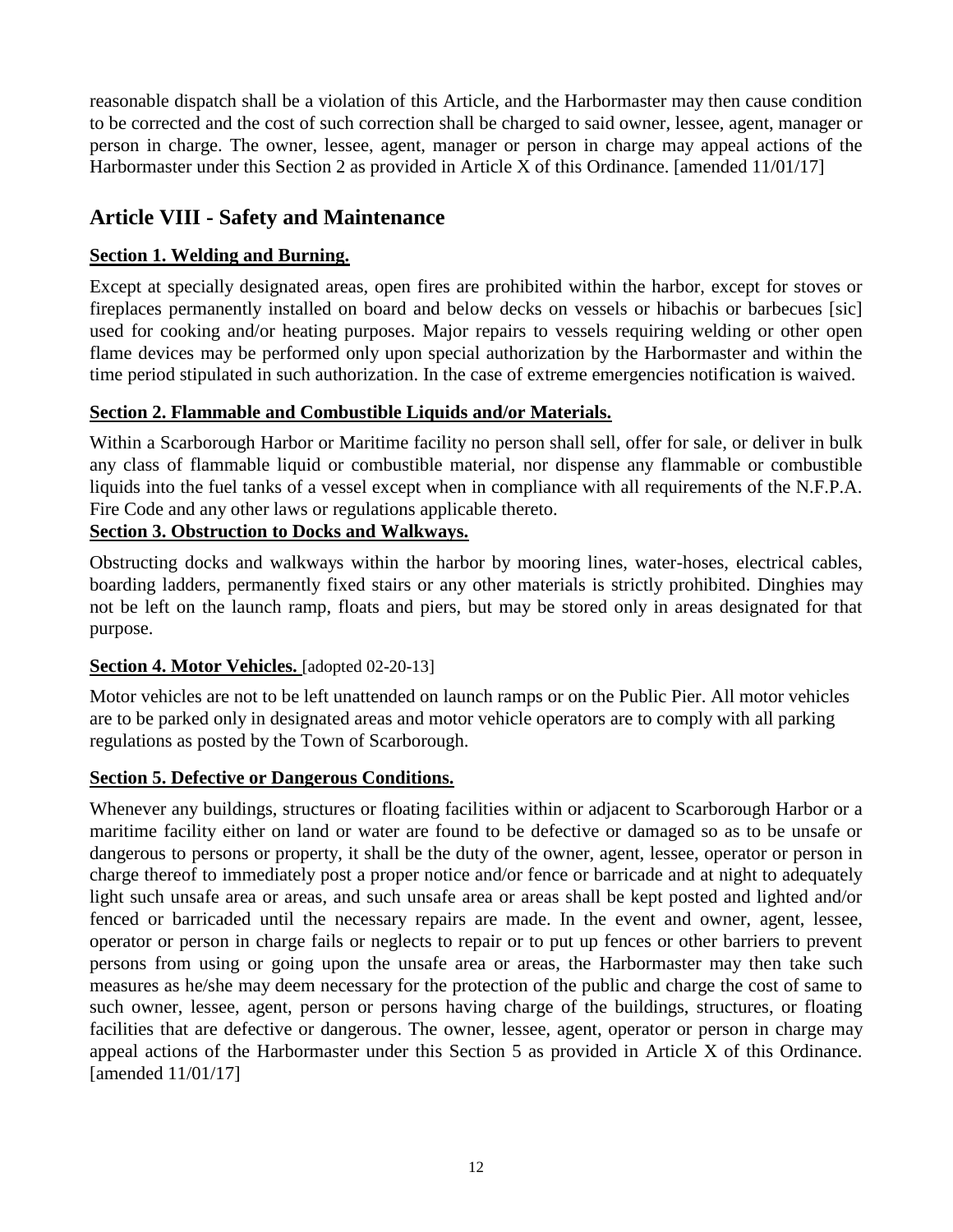# **Article IX – Pier [Adopted 02-01-2012]**

#### **Section 1. Permit Required**.

All users of the pier shall obtain a permit for use by the Harbormaster. There shall be a fee established for the permit, the proceeds of which shall be used to defray the costs of operation and provide for regular maintenance on the pier and related infrastructure.

#### **Section 2. Establishment of Policies and Procedures.**

- a) The Harbormaster, in consultation with the Committee, shall establish operating guidelines, policies and procedures relating to proper use and operation of the pier to ensure safety of users and to avoid damage to pier infrastructure.
- b) Such policies and procedures shall balance the needs of commercial and recreational use of the pier.

#### **Section 3. Regulations Relating to Use.**

- a) No vessel other than a permitted skiff shall be made fast to the town wharf except for twenty (20) minutes as required for loading or unloading. There shall be no overnight tie-ups. Exceptions may be made in emergencies only by permission of the harbormaster. No vessel other than the harbormaster's patrol boat shall tie up to the town wharf in the space marked for use by the harbormaster.
- b) No person shall store traps, bait, fishing gear, boats or waste materials on the float at Pine Point at any time. Traps, gear, etc., may be loaded and unloaded only.
- c) No person shall store any traps, bait, fishing gear, or waste material on floats for more than 24 hours for loading and unloading purposes throughout the year.
- d) The Town Council may make any and all other reasonable rules for the proper maintenance and use of any floats or wharves, which rule or regulation shall be in writing and shall be posted on the wharf and filed in the office of the Town Clerk.
- e) Rules and Regulations pertaining to all piers, floats and wharves controlled by said Town of Scarborough shall be posted in a conspicuous place on or adjacent to said piers, floats and wharves.
- f) Skiff's or Dinghy's may be left tied in designed areas of the float's provided they are used more than twice a week for the purpose of getting back and forth from there mooring.
- g) No boat or vessels at any time are to be left unattended in the area of the cranes on the front of the dock or floats.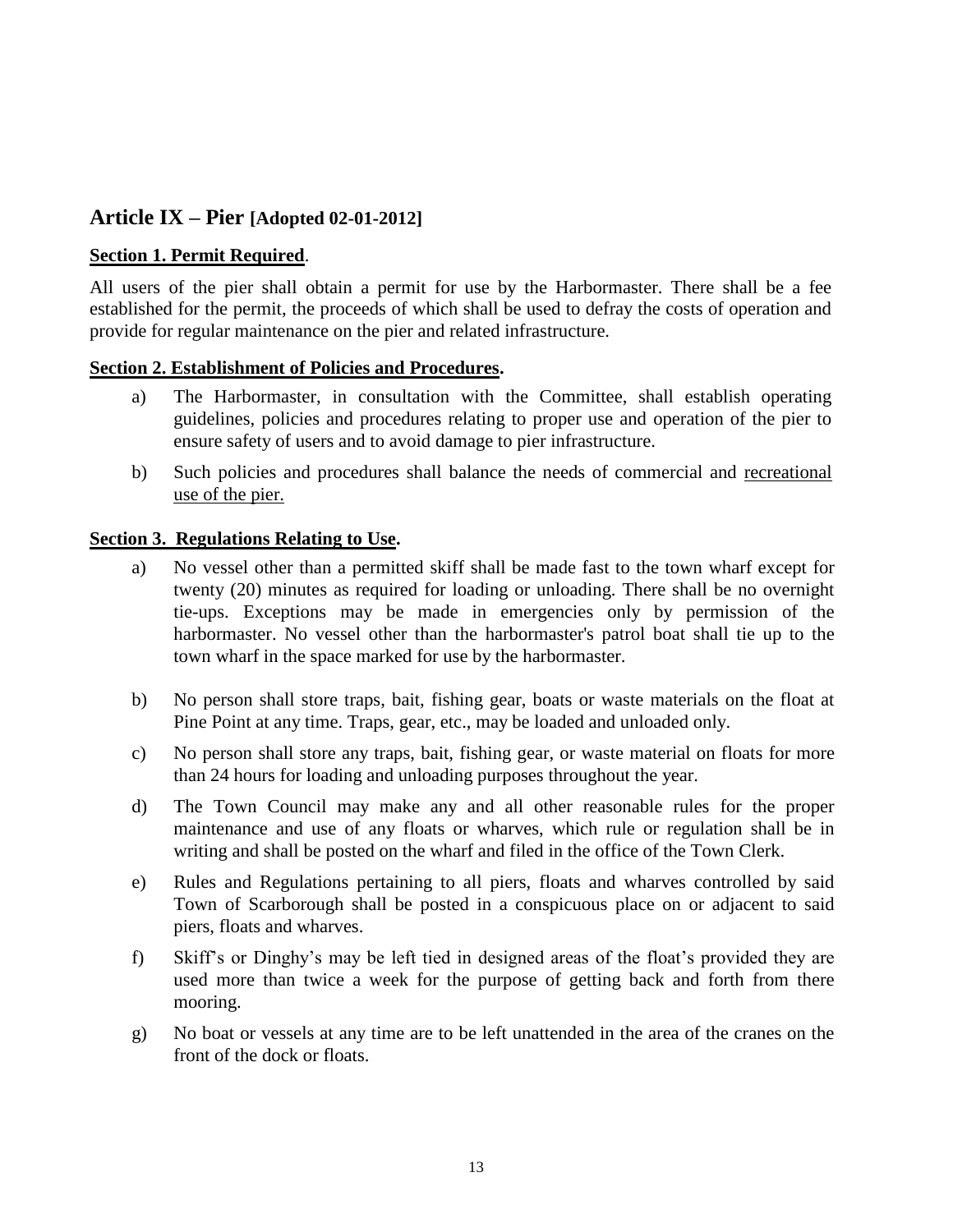# <span id="page-16-0"></span>**Article X – Coastal Waters and Harbor Advisory Committee**

[Adopted 02-01-2012]

# **Section 1. Establishment**

There is hereby established a Coastal Waters and Harbor Advisory Committee consisting of five (5) voting members and two (2) alternate members serving without pay, to be appointed by the Town Council for staggered three (3) year terms. The Harbormaster shall attend and serve as staff support at all meetings of the Committee. A member of the Town Council shall serve as liaison to the Committee.

# **Section 2. Duties**

The Committee shall:

- (a) Exist for the general purpose of studying and evaluating public usage of and boating access to coastal waters under the jurisdiction of the Town of Scarborough, working closely with the Harbormaster to advise the Town Council on all matters pertaining to the Coastal Waters and Harbor Ordinance;
- (b) Make recommendations for balancing the enhancement of harbor facilities with the conservation of natural, cultural and aesthetic resources for the long-term benefit for all stakeholders;
- (c) Propose regulations and policies or the use of waterways, navigational lanes, anchorage areas, town docking facilities and mooring areas, such regulations and policies shall be consistent with federal and state law;
- (d) Regularly inform the Town Council and other boards, committees, commissions or officials of the Town, as is appropriate, of its activities. Will present an annual report to the Town Council in December.

# **Section 3. Organization and Procedure.**

The Committee shall adopt rules and regulation for the transaction of its business, which shall be subject to Town Council approval. The Committee shall maintain a permanent record of its proceedings and correspondence. All records maintained or prepared are deemed public and shall be filed in the Town Clerk's Office.

# <span id="page-16-1"></span>**Article XI - Enforcement**

This Ordinance may be enforced by the Harbormaster, assistant Harbormaster or any law enforcement officer vested with the authority to carry a weapon and make arrests. Violations shall be prosecuted as provided in 38 M.R.S.A. §12 (which incorporates the enforcement mechanism of 30-A M.R.S.A. §4452) and, where applicable, 38 M.R.S.A. §13.

# <span id="page-16-2"></span>**Article XII - Appeals**

Any action or decision of the Harbormaster as to which this ordinance expressly provides a right of appeals may be appealed to the Town Manager pursuant to this Article X. No other action, non-action, decision or determination of the Harbormaster is appealable under this Ordinance.